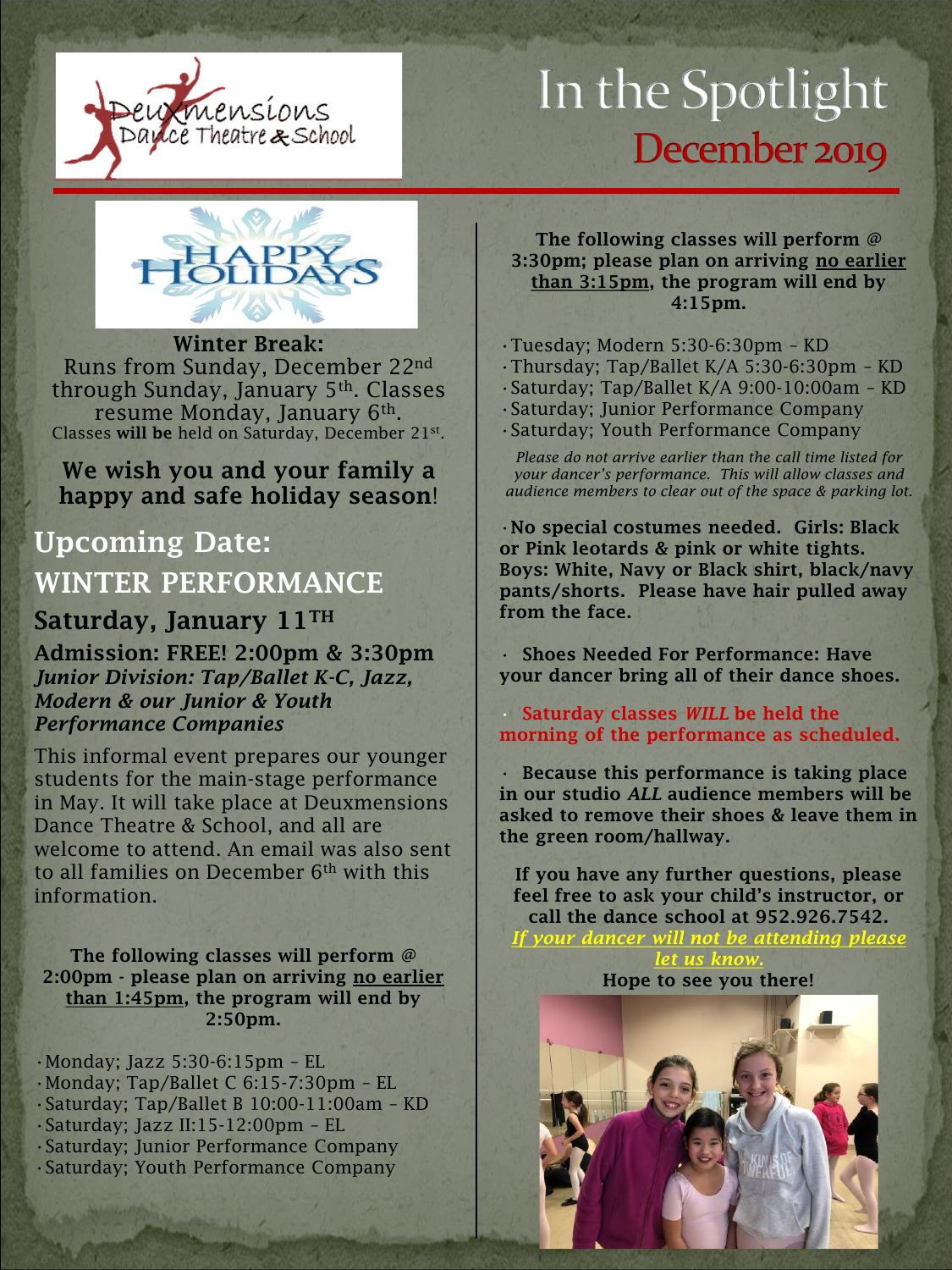

# In the Spotlight December 2019

# Youth Performance Company:



Our Youth Performance Company performed in the Zenon Dance Zone Fall Showcase on December 13th & 14th. This performance brought together dancers in Zenon's scholarship program, other dancers in the community and local choreographers.





### MAY PERFORMANCE Sunday, May 31, 2020: 3:00PM Richfield Junior High School 7461 Oliver Avenue South *All school performance*

This is an opportunity for dancers in levels Pre Ballet and higher to experience another step in their dance education. It also gives them a chance to share with family & friends the skills they have accomplished throughout the dance year.

The May Performance is costumed. The costumes we choose are tasteful, relevant to the performance, age appropriate and affordable.



# COSTUME PAYMENT

Performance/Costume forms began going home with dancers the week of November 25th and an email was also sent out. We apologize for the delay in getting this out, we were waiting for final confirmation from the school for our permit before we sent letters home. *This form & payment need to be returned no later than December 21st if your dancer will be participating in this year's performance.* The cost is \$70.00 *per dancer/per class* and it is non-refundable. We started measuring dancers for their costumes the week of December 2nd. Orders are placed over Winter Break.